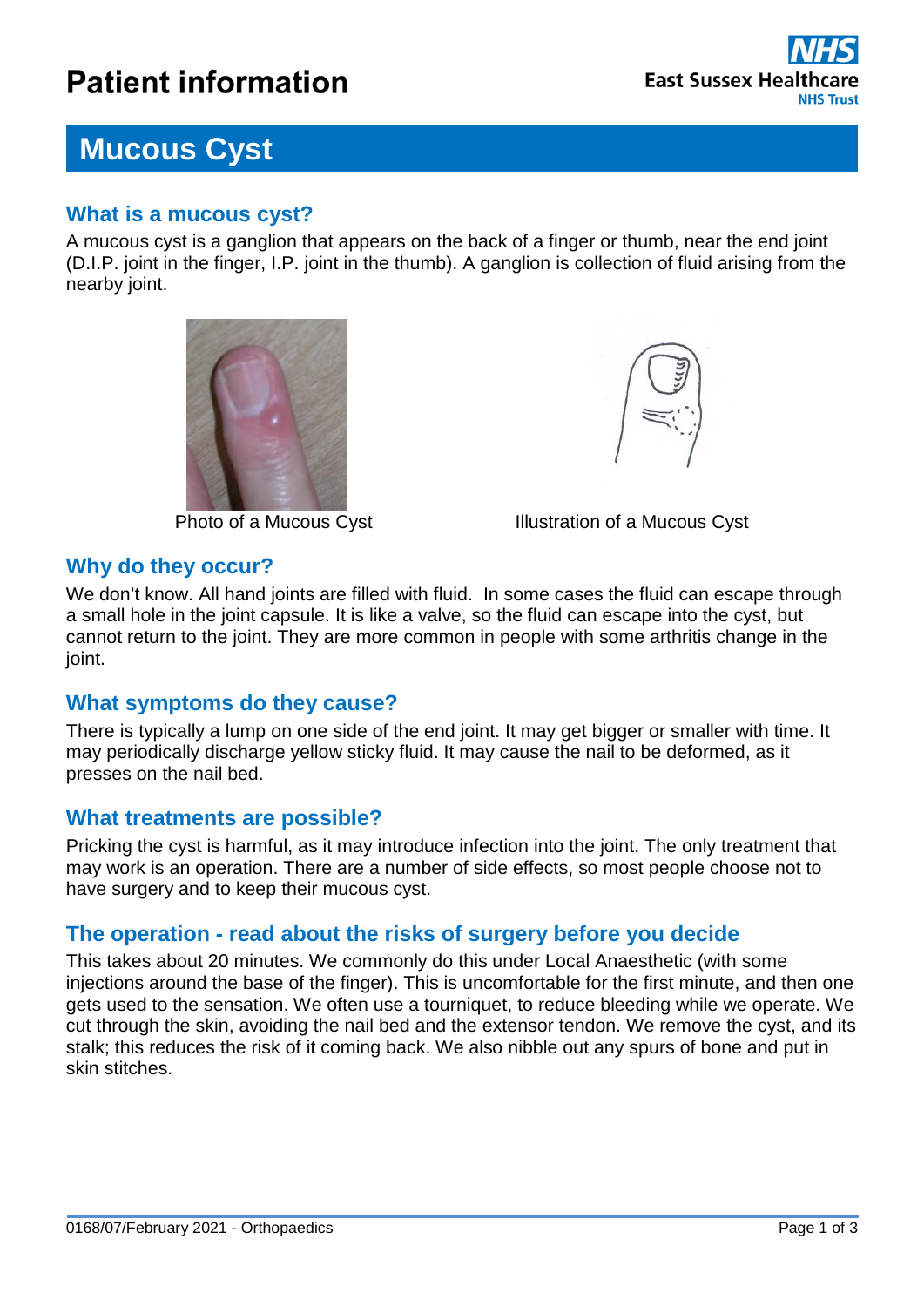#### **Main risks**

| <b>Infection</b>        | This may be quite serious, as it can get into the joint, causing a  |
|-------------------------|---------------------------------------------------------------------|
|                         | "septic arthritis". This causes painful stiffness of the joint. We  |
|                         | occasionally have to fuse these joints to salvage septic arthritis. |
| Damage to the nerves    | (rare) leading to numbness in part of the digit                     |
| <b>Stiffness</b>        | We encourage you to move all joints after the procedure.            |
| Recurrence (30%)        | Mucous cysts, or any ganglion, can come back, or another one can    |
|                         | appear from the other side of the joint.                            |
| Scar sensitivity        | Once the stitches are out, massaging the scar reduces this          |
| <b>Complex Regional</b> | Pain and stiffness after hand surgery                               |
| Pain Syndrome.          |                                                                     |
| Nail bed damage         | Leading to nail deformity.                                          |

#### **After surgery you must**

- Exercise all the joints that you can. Keep moving the fingers.
- Remove the bulky bandage at two days, leaving a clean sticky plaster.
- Keep the hand dry until the stitches come out (usually 10 to 15 days).
- Keep your hand elevated until the swelling goes down (often two days).
- Once the stitches are out, you should massage the scar.

#### **Post-operative contacts:**

- Conquest DSU Mon–Fri office hours 0300 131 4500 (ask for Richard Ticehurst ward)
- Eastbourne DSU Mon-Fri 8am-6pm 0300 131 4500 (Day Surgery Unit) Eastbourne Orthopaedics outpatients matron 01323 734576

#### **Important information**

The information in this leaflet is for guidance purposes only and is not provided to replace professional clinical advice from a qualified practitioner.

It is important to prepare for an operation to reduce the risks of complications. There is information about how to do this at: [https://www.cpoc.org.uk/patients.](https://www.cpoc.org.uk/patients)

#### **Your comments**

We are always interested to hear your views about our leaflets. If you have any comments please contact the Patient Experience Team – Tel: 0300 131 4731 or by email at: eshtr.patientexperience@nhs.net

#### **Hand hygiene**

The trust is committed to maintaining a clean, safe environment. Hand hygiene is very important in controlling infection. Alcohol gel is widely available at the patient bedside for staff use and at the entrance of each clinical area for visitors to clean their hands before and after entering.

#### **Other formats**

**If you require any of the Trust leaflets in alternative formats, such as large print or alternative languages, please contact the Equality and Human Rights Department.**